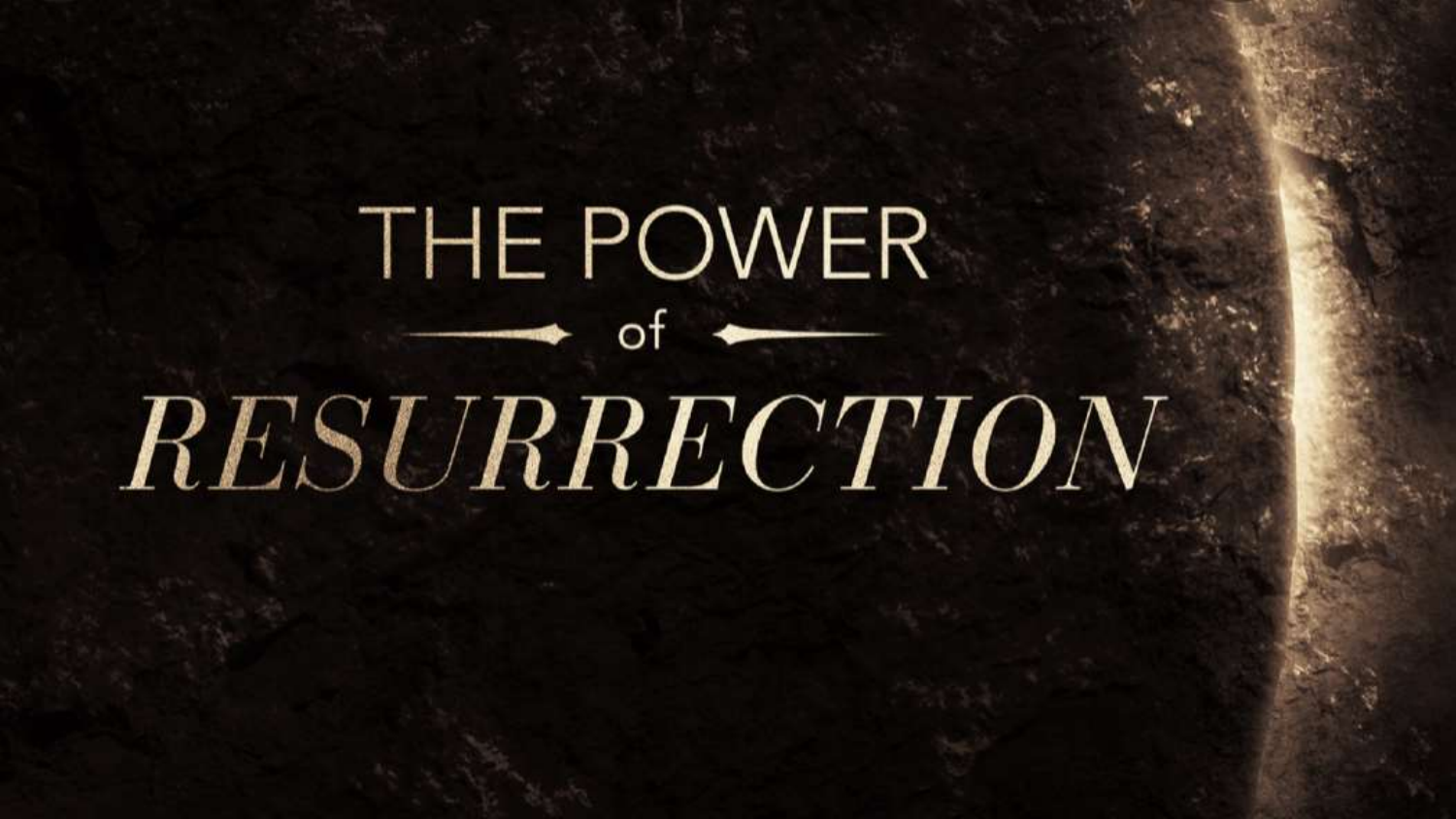Philipians 3:10 *"I long to know him and the power of his resurrection."…*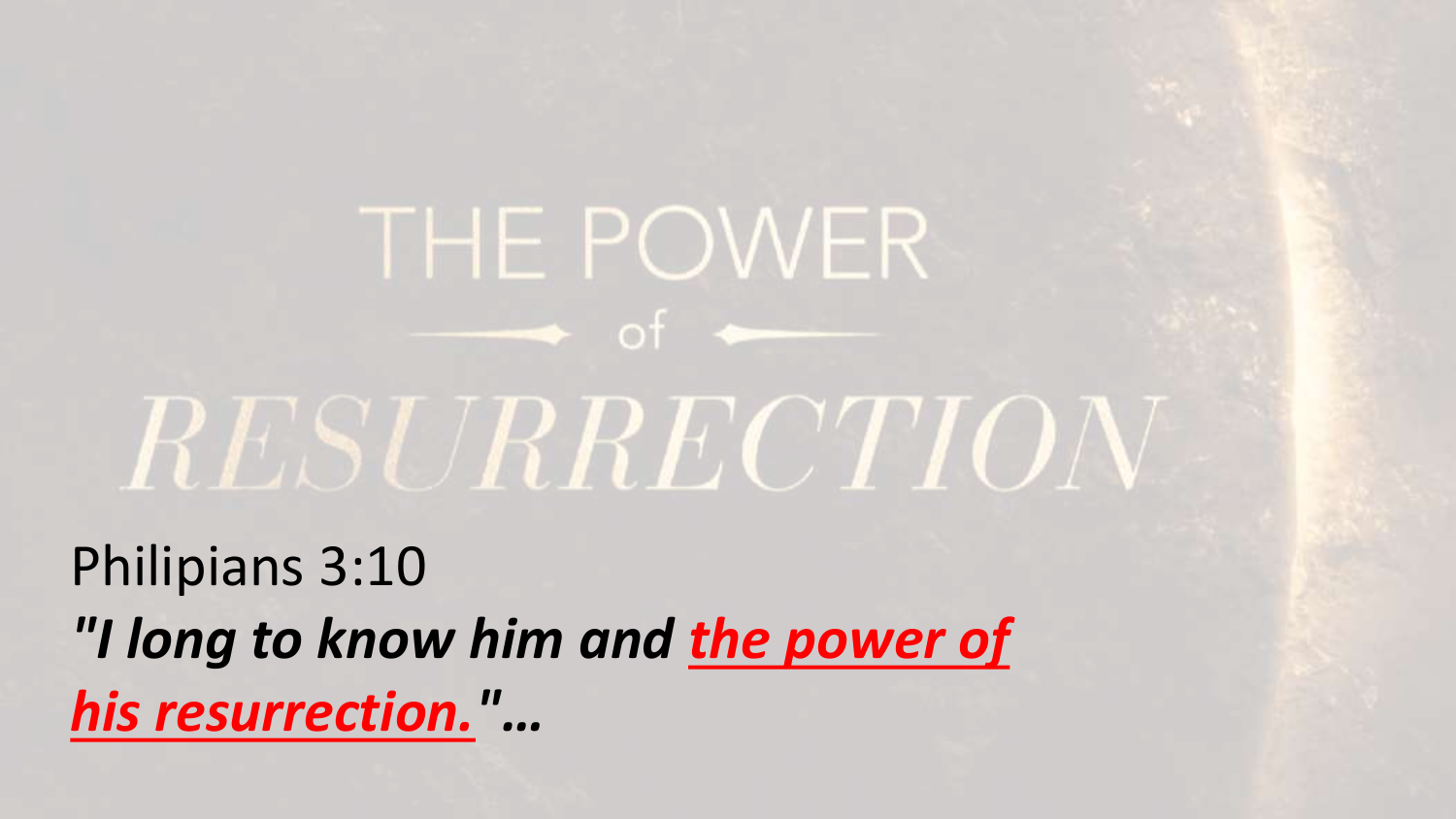- **What was the disciples condition, the day Christ died?**
	- **How did the power of the resurrection change that condition?**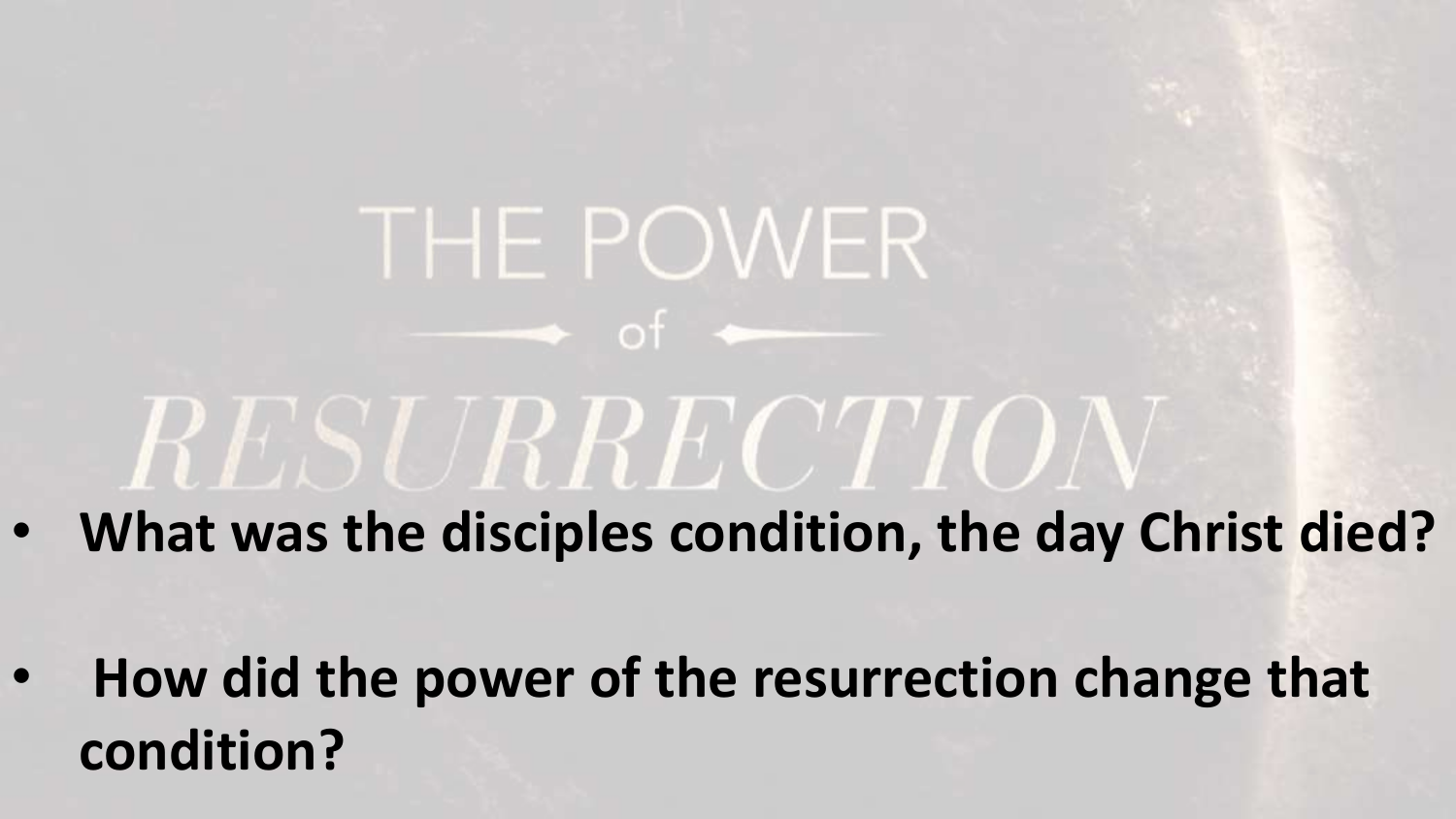# THE POWER  $\longrightarrow$  of  $\longrightarrow$ RESURRECTION



Mark 14:50. *50And they all left him and fled.*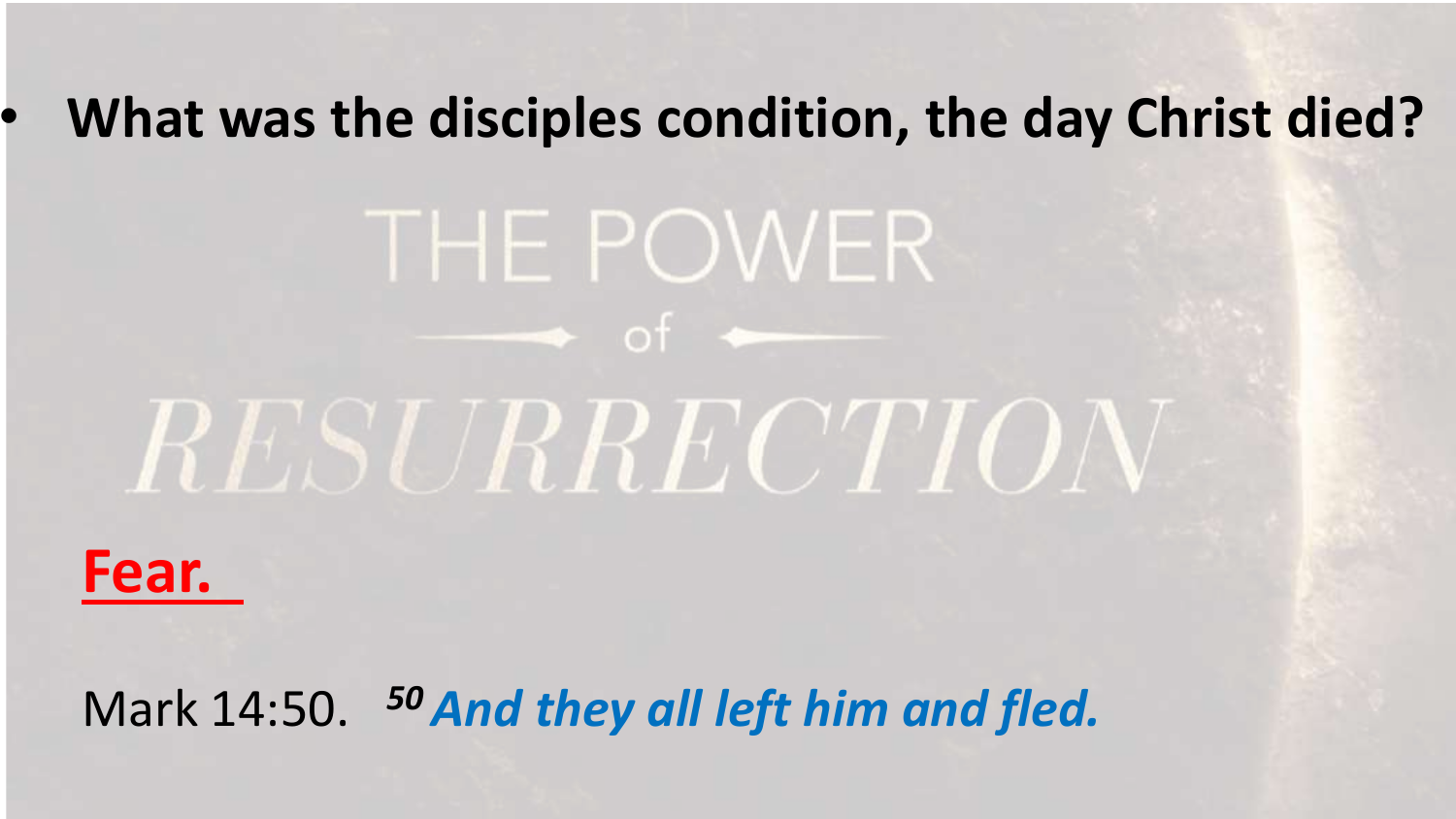# THE POWER  $\longrightarrow$  of  $\longrightarrow$ RESURRECTION

#### **John 20:18-19b**

**<sup>18</sup>** *Mary Magdalene went to the disciples with the news: "I have seen the Lord!" And she told them that he had said these things to her.* **<sup>19</sup>***On the evening of that first day of the week, when the disciples were together, with the doors locked for fear of the Jewish leaders,*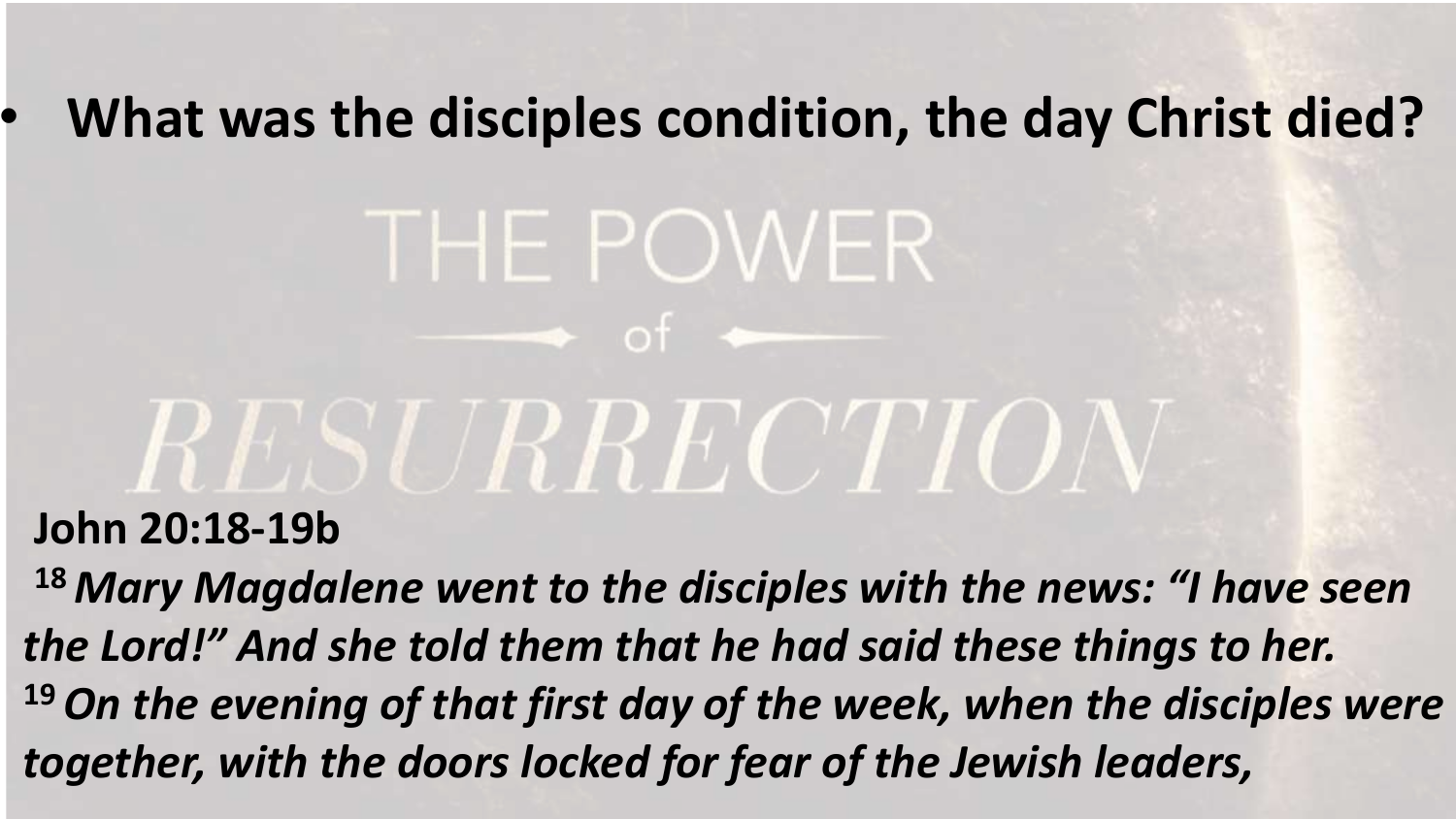## THE POWER **Unbelief.**   $\bullet$  of  $\bullet$ RESURRECTION

**Luke 24:10-11**

**<sup>10</sup>** *It was Mary Magdalene, Joanna, Mary the mother of James, and the others with them who told this to the apostles. <sup>11</sup> But they did not believe the women, because their words seemed to them like nonsense.*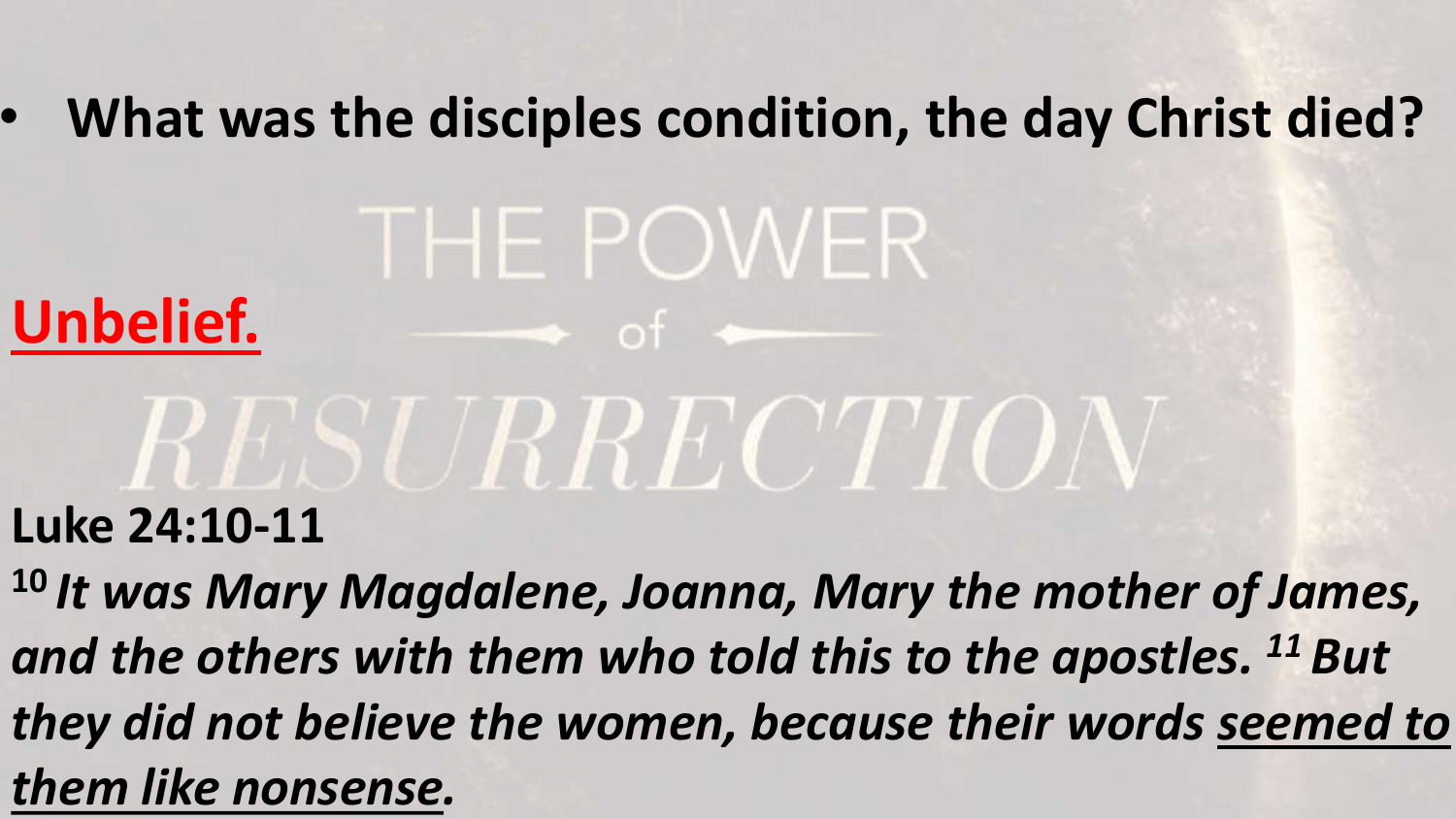# THE POWER

 $\bullet$  of  $\bullet$ 

### **Failure**

# *RESURRECTION*

### **Luke 22:61-62**

*<sup>61</sup> The Lord turned and looked straight at Peter. Then Peter remembered the word the Lord had spoken to him: "Before the rooster crows today, you will disown me three times." <sup>62</sup>And he went outside and wept bitterly.*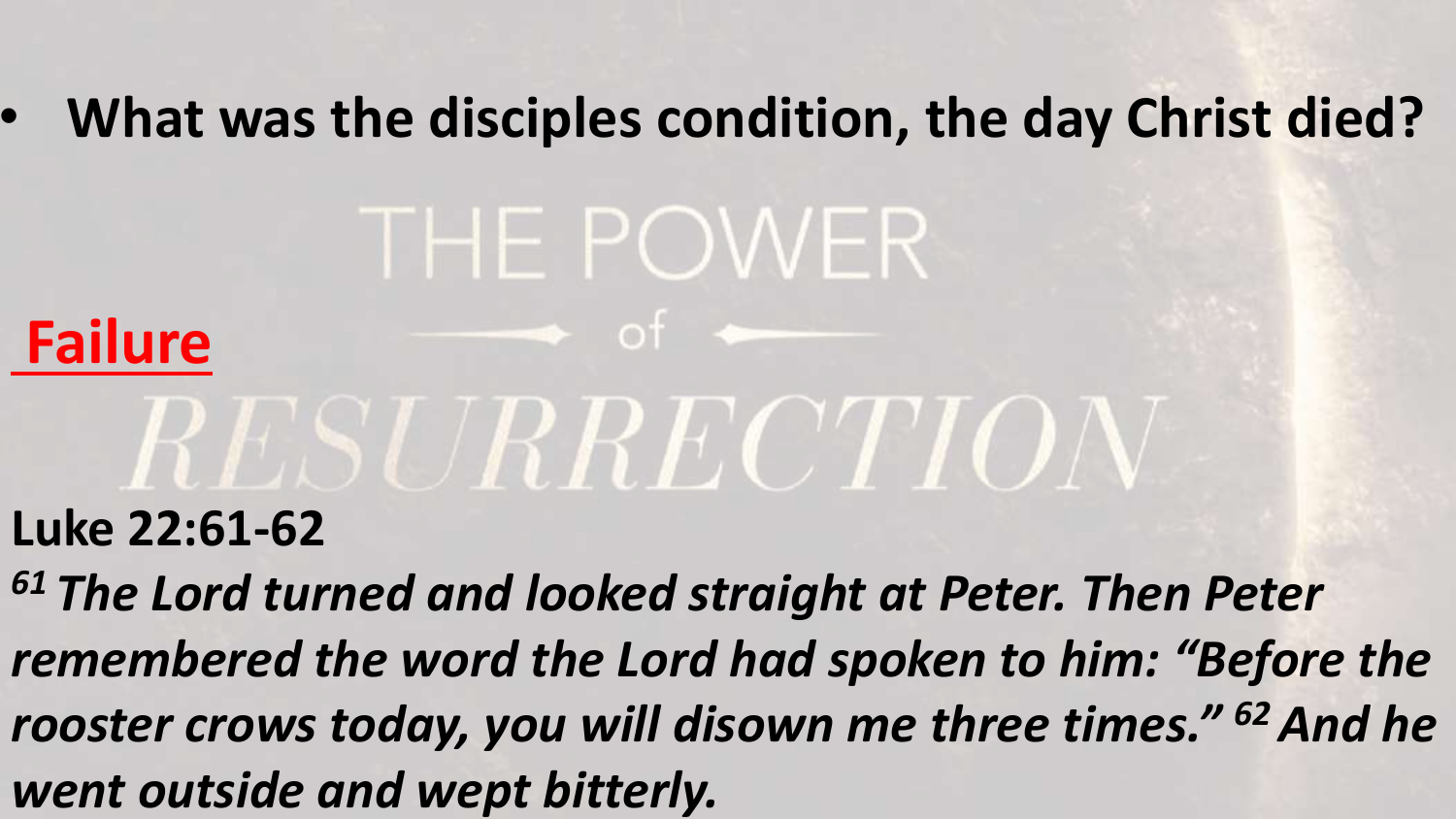### THE POWER  $\bullet$  of : **Fear for JOY!!!** RESURRECTION **John 20**

*<sup>19</sup> On the evening of that first day of the week, when the disciples were together, with the doors locked for fear of the Jewish leaders, Jesus came and stood among them and said, "Peace be with you!" <sup>20</sup> After he said this, he showed them his hands and side. The disciples were overjoyed when they saw the Lord.*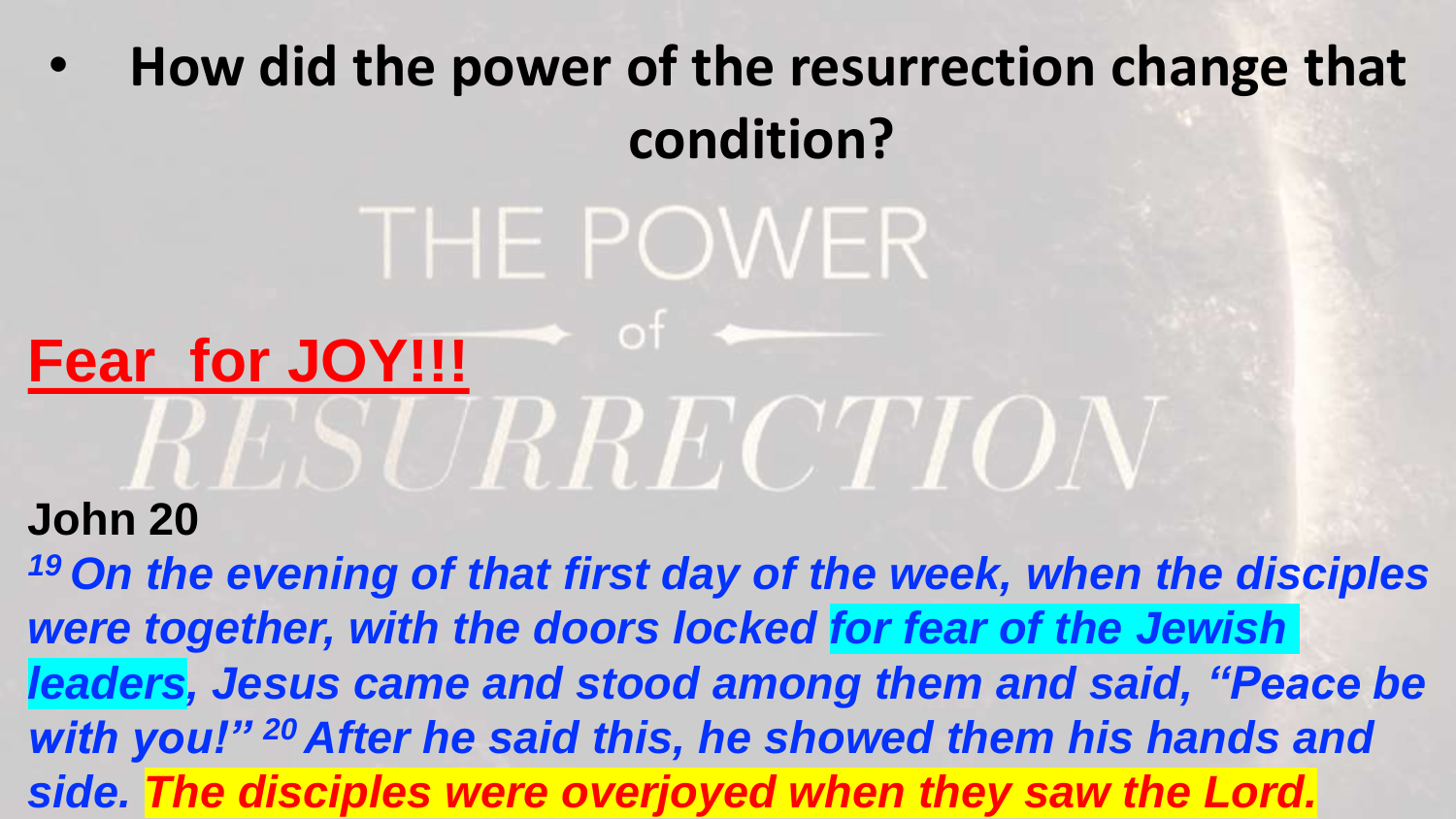## THE POWER **Faithless no longer** of

- **John 20:26-28**
- *Eight days later the disciples were together again, and this time Thomas was with them. The doors were locked; but suddenly, as before, Jesus was standing among them. "Peace be with you," he said. Then he said to Thomas, "Put your finger here, and look at my hands. Put your hand into the wound in my side. Don't be faithless any longer. Believe!" "My Lord and my God!" Thomas exclaimed.*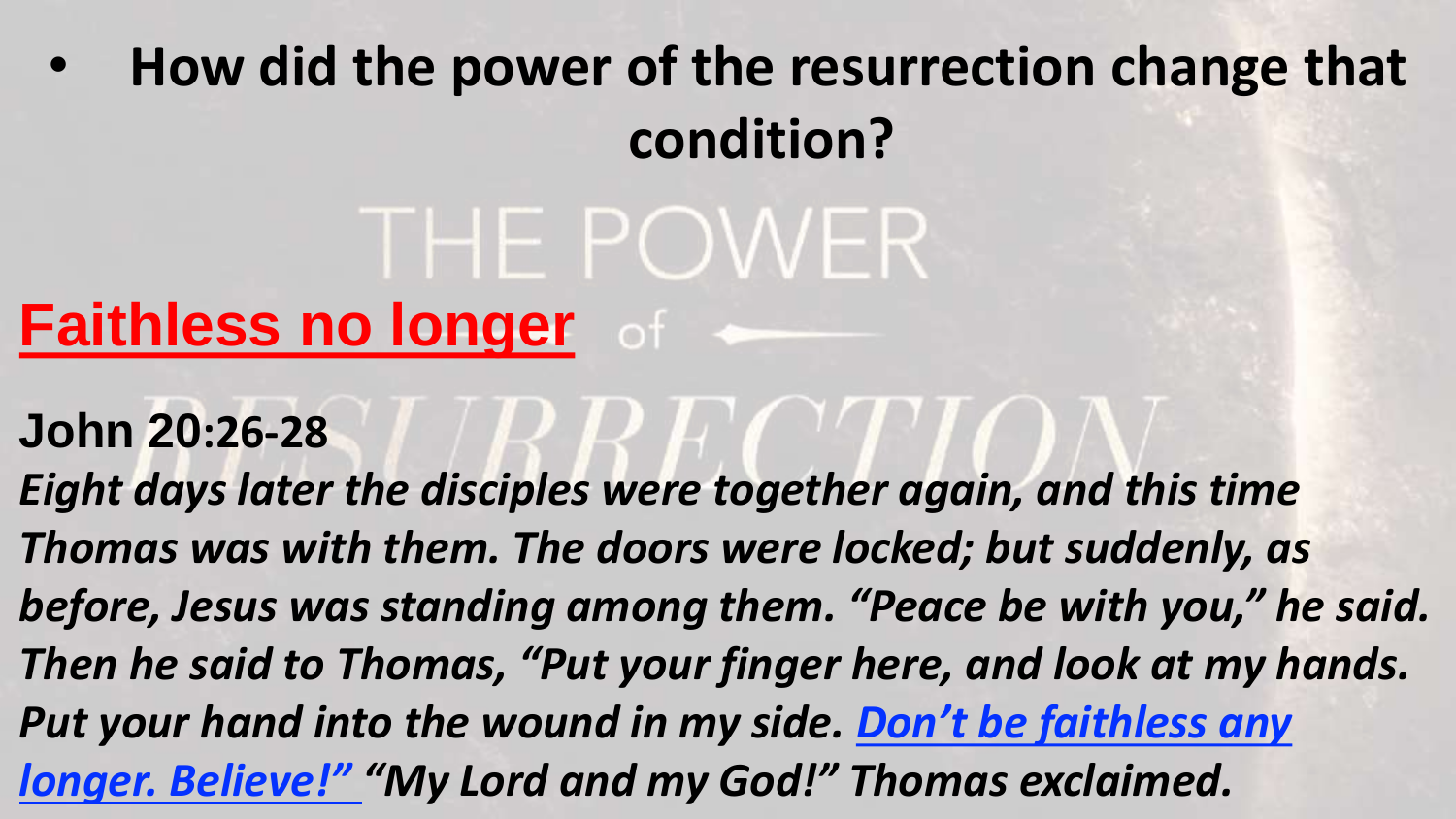## **Faithless no longer** of

# **Courage….**

THE POWER

Acts 4:31, 33

*"After they prayed, the place where they were meeting was shaken. And they were all filled with the Holy Spirit and spoke the word of God boldly…With great power the apostles continued to testify to the resurrection of the Lord Jesus."*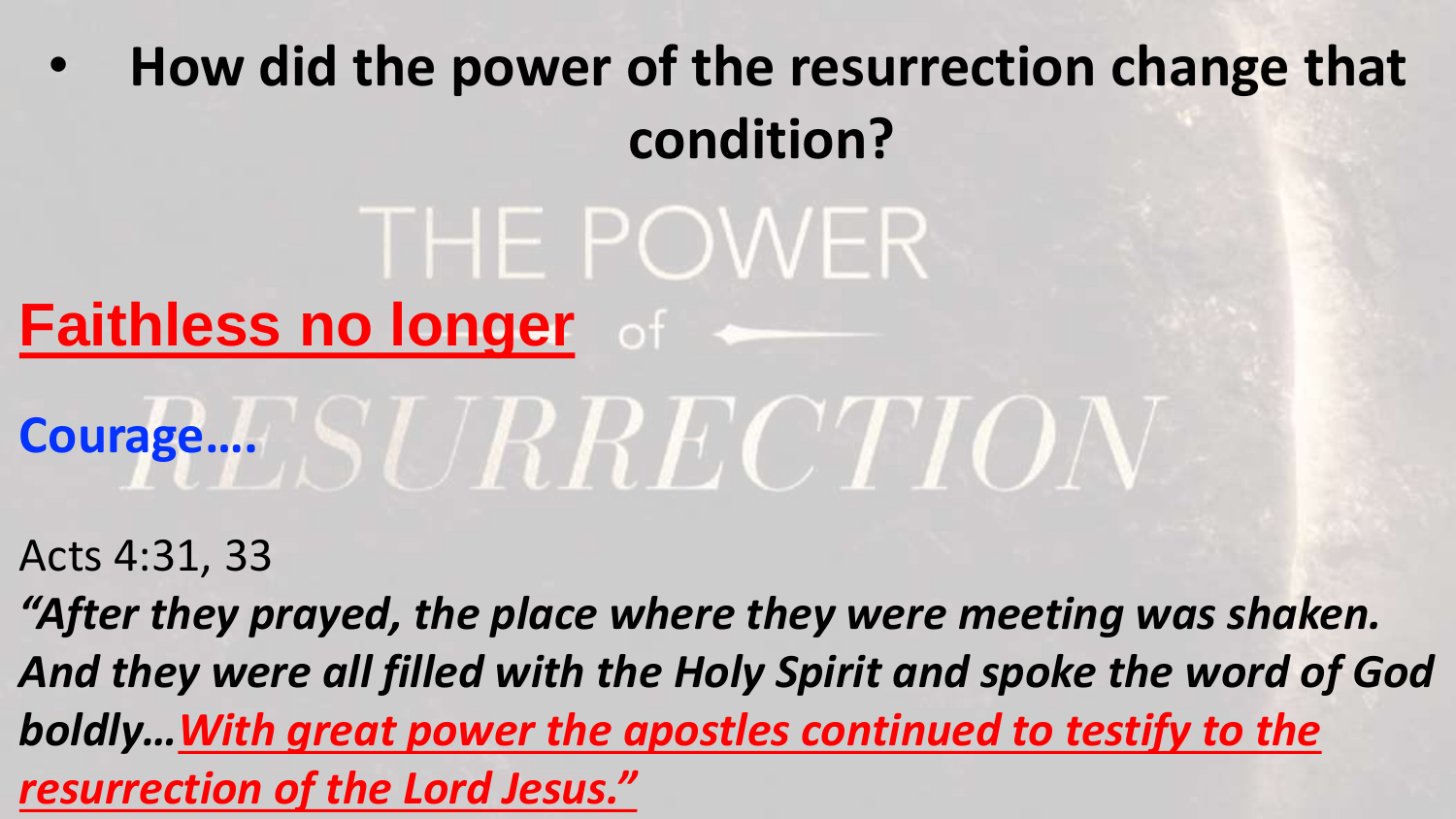# THE POWER

**Forgiveness….**

#### **Juan 21**

**Afterward Jesus appeared again to his disciples, by the Sea of Galilee. It happened this way: 2 Simon Peter, Thomas(also known as Didymus, Nathanael from Cana in Galilee, the sons of Zebedee, and two other disciples were together. 3 "I'm going out to fish," Simon Peter told them, and they said, "We'll go with you." So they went out and got into the boat, but that night they caught nothing.** 

*SURRECTIO*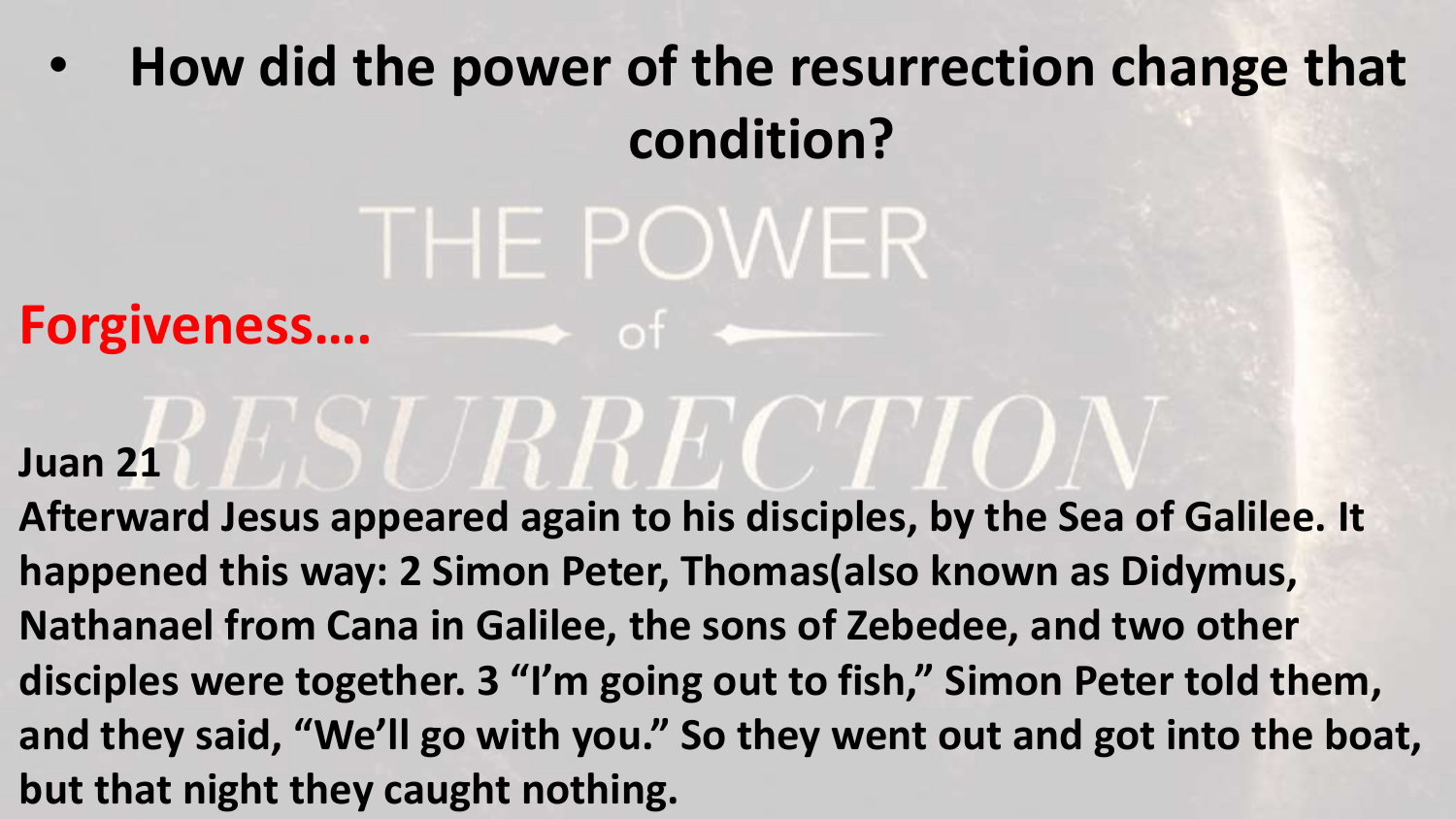## THE POWER

### **Forgiveness….**

# **Juan 21 ELESTRE CTION**

 $\rightarrow$  of  $\rightarrow$ 

**<sup>4</sup> Early in the morning, Jesus stood on the shore, but the disciples did not realize that it was Jesus. <sup>5</sup>He called out to them, "Friends, haven't you any fish?" "No," they answered. <sup>6</sup>He said, "Throw your net on the right side of the boat and you will find some. "When they did, they were unable to haul the net in because of the large number of fish.**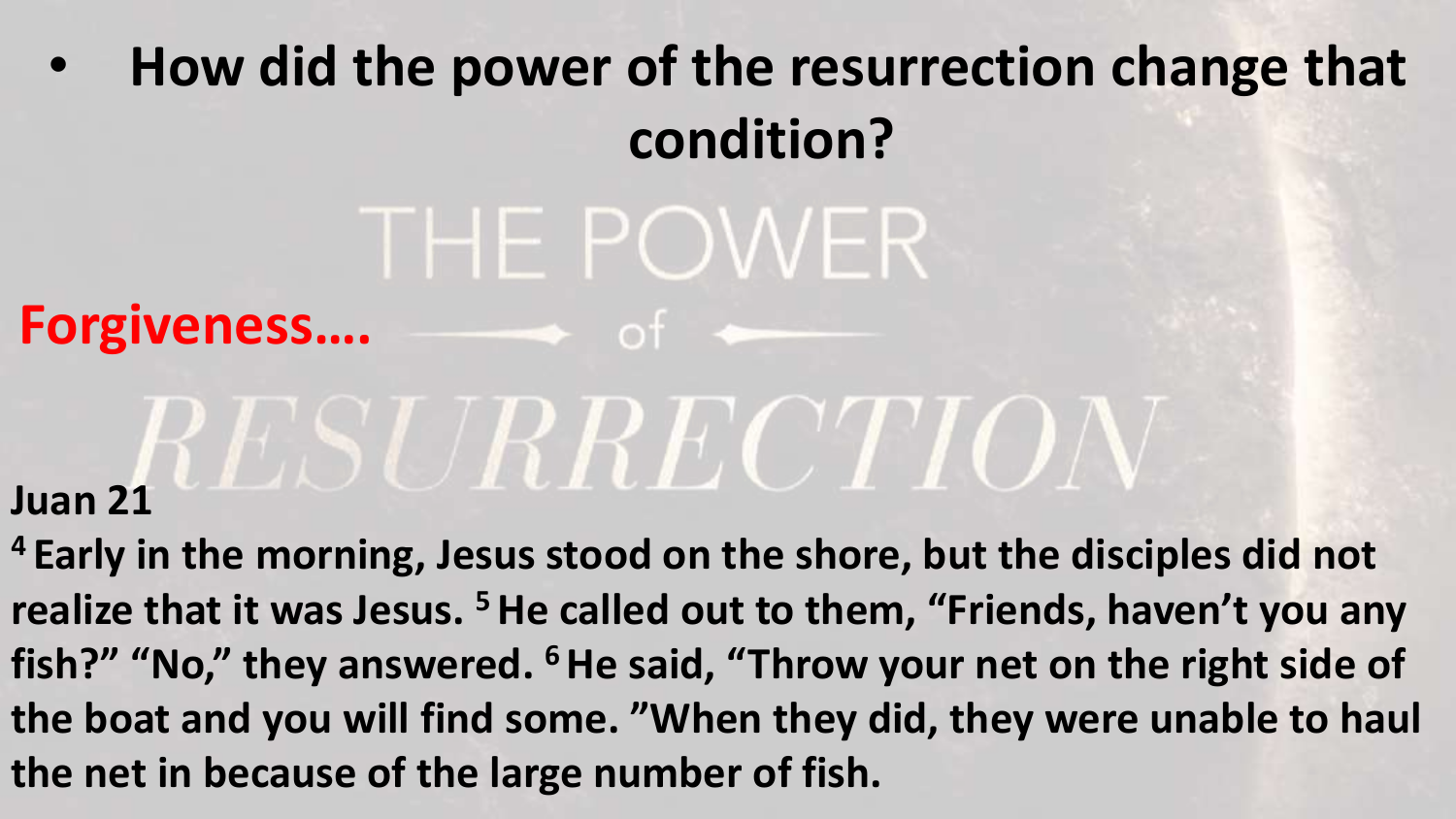# THE POWER

### Forgiveness.... **Forgiveness....**

- **Juan 21**
- **7 Then the disciple whom Jesus loved said to Peter, "It is the Lord!" As soon as Simon Peter heard him say, "It is the Lord," he wrapped his outer garment around him (for he had taken it off) and jumped into the water.8 The other disciples followed in the boat, towing the net full of fish, for they were not far from shore, about a hundred yards. 9 When they landed, they saw a fire of burning coals there with fish on it, and some bread.**